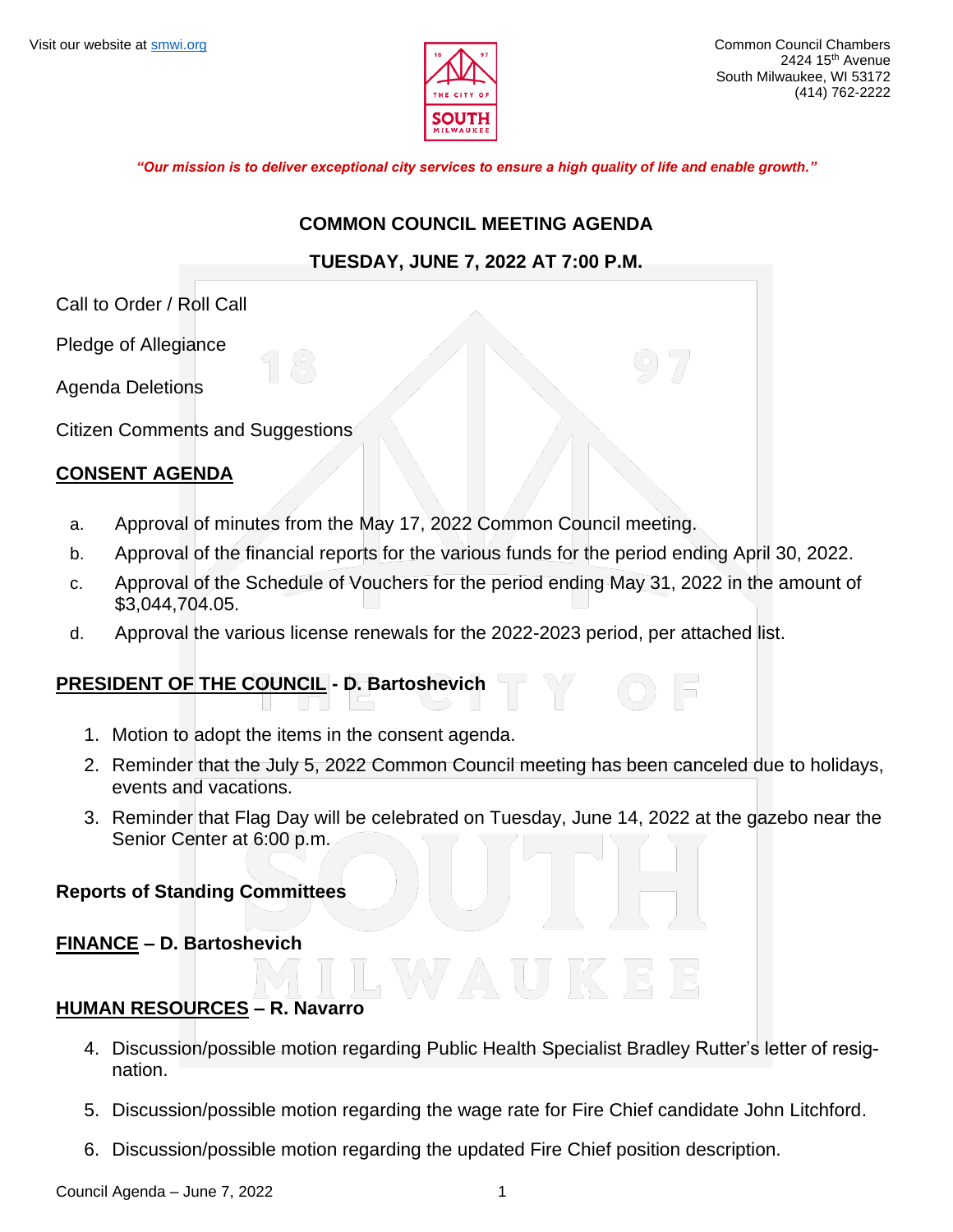- 7. Discussion/possible motion regarding the updated Public Health Administrator position description.
- 8. Discussion/possible motion regarding the Water Operator Mechanic position description.

## **LEGISLATION & PERMITS COMMITTEE – L. Pieper**

9. Discussion/possible motion on applications for bartender licenses for the 2022-2023 period filed by Katrina Conley, Amanda R. Lepkowski, and Melissa Hirthe.

## **PUBLIC WORKS AND PUBLIC PROPERTY – T. Backes**

- 10.Discussion/possible motion permitting the Street Superintendent to purchase two new wood chippers from Vermeer Wisconsin with funding provided through the 2022-2023 Capital Improvements Budget**.**
- 11.Discussion/possible motion regarding Atwood Highway BBQ Company's request to place a parklet in front of 925 Madison Avenue.

## **PLAN COMMISSION – B. Briesemeister**

- 12.Discussion/possible motion on a resolution approving Amendment No. 3 to the Project Plan for Tax Incremental District No. 2.
- 13.Discussion/possible motion on a resolution regarding a Certified Survey Map for division of lands at 1100 Milwaukee Avenue.
- 14.Discussion/possible motion on a resolution regarding a Certified Survey Map for combining lots at 1022 Milwaukee Avenue.

### **REPORTS OF THE MAYOR**

15.Discussion/possible motion regarding the mayor's request for additional funding for the 2022 Independence Day celebration.

### **WASTEWATER TREATMENT FACILITY – C. Maass**

16.Discussion/possible motion to award contract for 2022 Sanitary Sewer CIPP Liner Installation project.

Adjourn.

JAMES SHELENSKE, Mayor KAREN KASTENSON, City Clerk

NOTE: Upon reasonable notice, a good faith effort will be made to accommodate the needs of disabled individuals through appropriate aids and services. Requests should be made as far in advance as possible, preferably a minimum of 48 hours. For additional information contact the City Clerk's office at 414 762-2222.